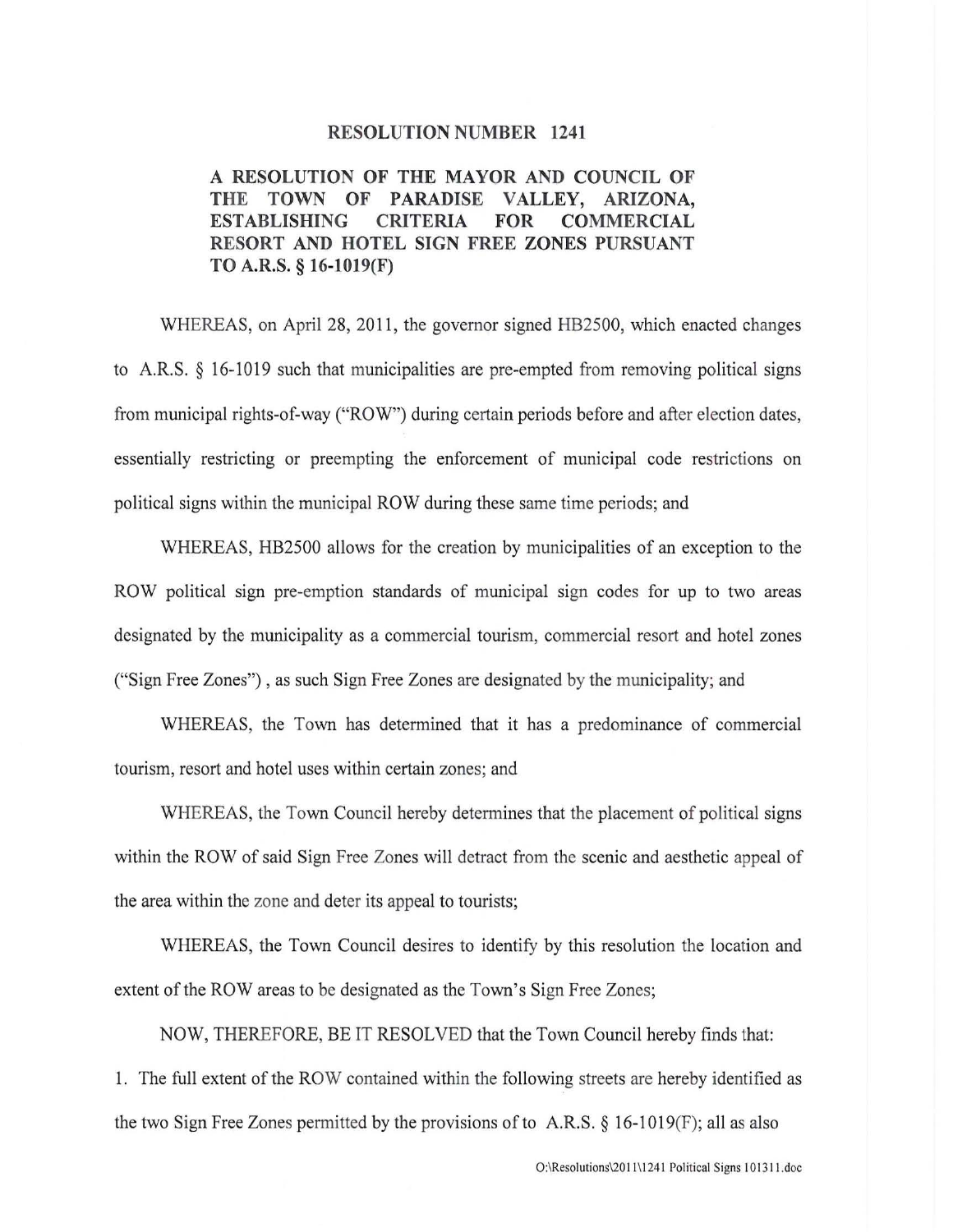reflected on the attached Exhibit A, the Map of the Sign Free Zones, incorporated herein by this reference:

## **Zone 1**

Stanford Drive from 32<sup>nd</sup> Street to 40<sup>th</sup> Street Palo Cristi Road from Stanford Drive to Lincoln Drive 32<sup>nd</sup> Street from Stanford Drive to Lincoln Drive Lincoln Drive from 32nd Street to Eastern Town Limits 56<sup>th</sup> Street from Lincoln Drive to McDonald Drive Invergordon Road from Lincoln to Southern Town Limits McDonald Drive from Tatum Curve to Eastern Town Limits Mockingbird Lane from Lincoln Drive to Northern Avenue Indian Bend Road from Mockingbird Lane to Eastern Town Limits Northern Avenue from Golf Drive to Invergordon Road Invergordon Road from Northern Avenue to Doubletree Ranch Road Doubletree Ranch Road from Tatum Boulevard to Scottsdale Road Tatum Boulevard from Caida del Sol Drive to McDonald Drive

## **Zone 2**

Scottsdale Road from Jackrabbit Road to Vista Drive

2. This Resolution shall take effect thirty days after its passage.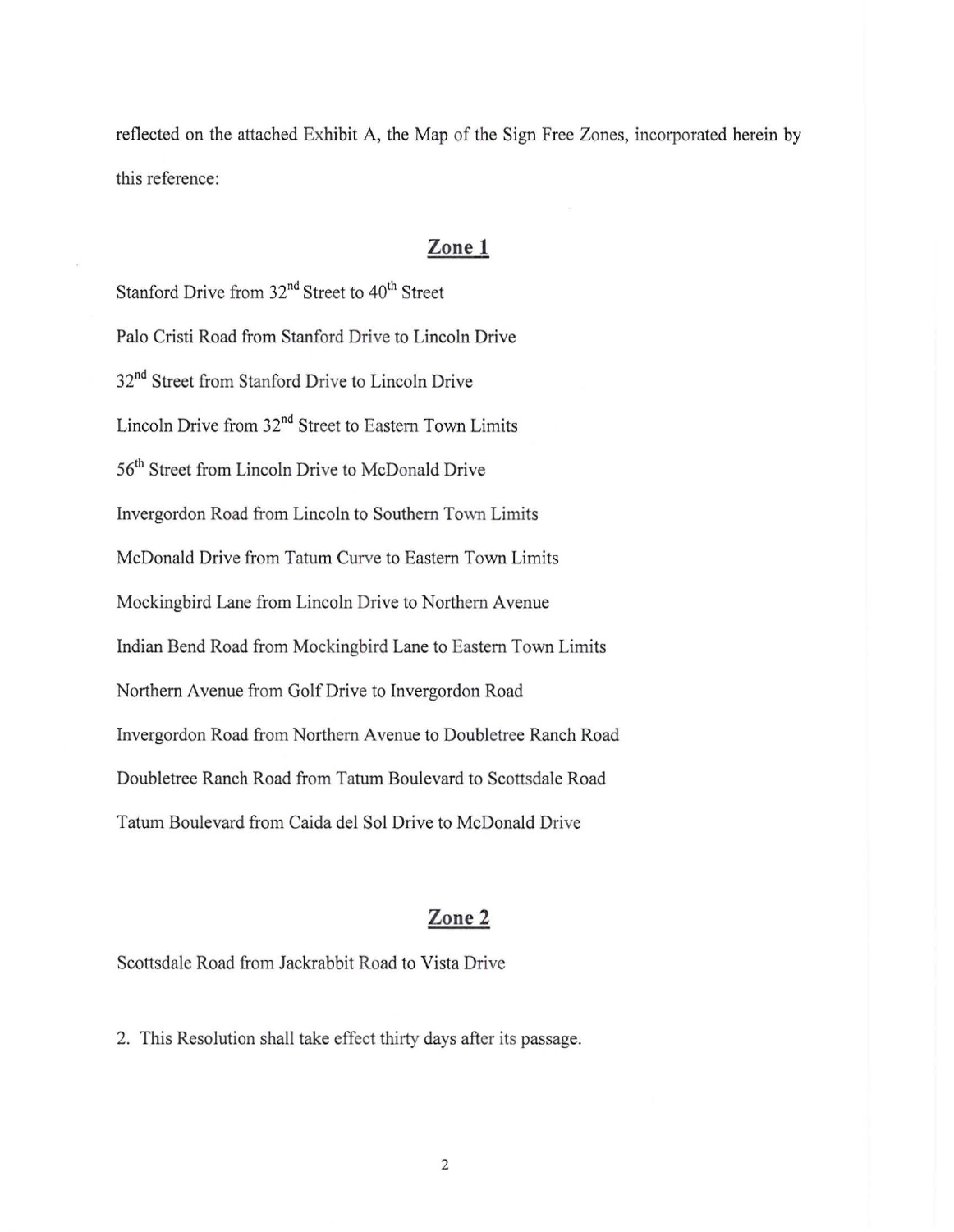ADOPTED by the Town Council of the Town of Paradise Valley this 13th day of

October, 2011.

Scott P. LeMarr, Mayor

ATTEST:

Duncan Y is the

APPROVED.AS TO FORM

Andrew M. Miller, Town Attorney